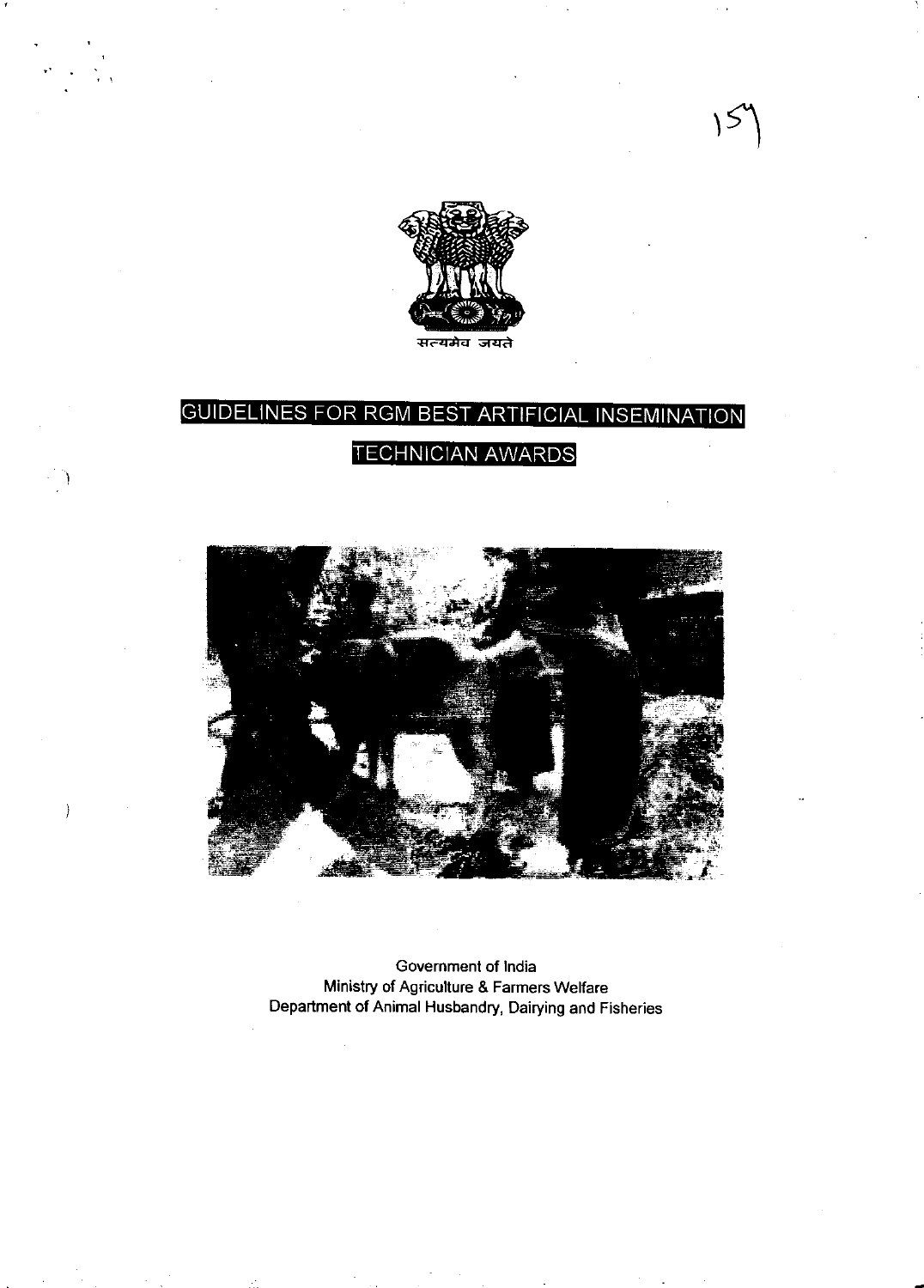## INDEX

 $\hat{\mathcal{L}}_{\text{eff}}$ 

 $\mathcal{A}$ 

 $\ddot{\cdot}$ 

 $\mathbb{R}^2$ 

| S. No.         | <b>Particulars</b>                                                                                                        | Page No        |  |
|----------------|---------------------------------------------------------------------------------------------------------------------------|----------------|--|
| 1              | Preamble                                                                                                                  | 1              |  |
| $\overline{2}$ | <b>Objectives</b>                                                                                                         | 1              |  |
| 3              | Eligibility                                                                                                               | 1              |  |
| 4              | Nomination process for RGM Best AI Technician<br>Award                                                                    | $\mathbf{1}$   |  |
| 5              | <b>State Level Nomination Committee</b>                                                                                   | $\overline{2}$ |  |
| 6              | <b>Calendar for State level events</b>                                                                                    | $\overline{2}$ |  |
| $\overline{z}$ | <b>National Awards</b>                                                                                                    | 3              |  |
| 8              | National Level Award Committee                                                                                            | 3              |  |
| 9              | General                                                                                                                   | 3              |  |
| 10             | <b>Calendar for National Level events</b>                                                                                 | 4              |  |
| 11             | Annexure-I: Format for Nomination to<br><b>RGM</b><br><b>Best Al Technician Award</b>                                     | $5 - 8$        |  |
| 12             | Annexure-II: Score Card for State Nomination<br>Committee to Recommend AI technicians for<br>RGM Best Al Technician Award | $9 - 13$       |  |

 $\label{eq:2} \frac{1}{\sqrt{2}}\left(\frac{1}{\sqrt{2}}\right)^{2}=\frac{1}{2}\left(\frac{1}{2}\right)^{2}$ 

 $\mathbb{R}^{d-1}$ 

 $\ddot{\phantom{a}}$ 

 $\frac{1}{2} \sum_{i=1}^{2} \frac{1}{2} \left( \frac{1}{2} \right)^i$ 

 $\bar{\mathcal{A}}$ 

 $\hat{I}$ 

 $\begin{array}{c} 1 \\ 1 \\ 1 \end{array}$ 

 $155$ 

 $\ddot{\cdot}$ 

 $\ddot{\phantom{0}}$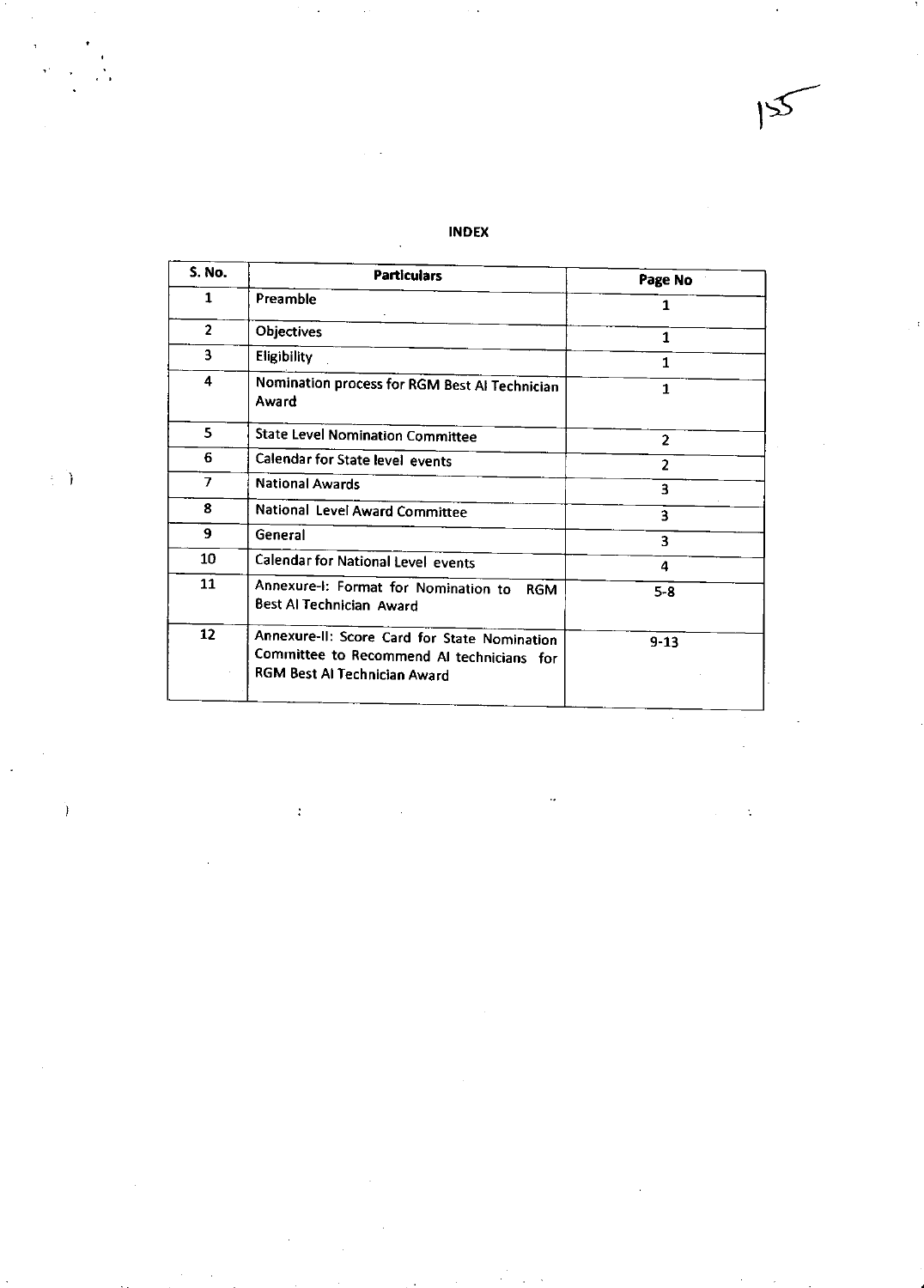### GUIDELINES FOR ADJUDGING RGM BEST ARTIFICIAL INSEMINATION TECHNICIAN AWARD

#### 1. Preamble:

The objective of any bovine breeding programme is genetic upgradation of Cattle and Buffaloes and to achieve this, Artificial Insemination (A.I.) service needs to be robust. There are 300 million cattle and buffalo in the country as per 19<sup>th</sup> Livestock census. The average productivity is 4.85 kg per day per animal at present. Their average low productivity is a matter of concern.

 $\lessdot$ 

Al technicians have a crucial role in transforming the bovine population from the state of low productivity to optimal productivity. Hence there is a need to identify the best Al technician striving hard towards 100% Al coverage so as to achieve the country's flagship programme objective of doubling of farmers income.

### 2. Objective:

r)

 $\mathcal{L}_{\mathcal{A}}$ 

In order to motivate AI Technicians to take up 100% AI coverage, RGM Best A.I. Technician awards are instituted under Rashtriya Gokul Mission(RGM).

#### $3.$ Eligibility:

Al technicians of the State/ UT - DAH/LDB's LDA's/SIA's/Milk Federations /NGO's and other private organizations having undergone AI training for a minimum of 90 days shall be eligible to apply tor the award.

#### Nomination process for RGM Best A.l Technician Award: 4.

#### State Nomination: 4.1

The State Government shall for the purpose of identifying RGM Best AI technician has to invite applications as per the prescribed format given at Annexure-I.

#### Procedure of Nomination: 4.2

Nomination for RGM Best A.l.Technician awards in the prescribed format shall be sent through concerned State Government Veterinary Officer (VO) of the jurisdiction. Following initial verification the Veterinary Officer will submit the valid nomination to the District Veterinary Officer (DVO) for verification and counter signature. In turn the DVO will submit the verified application to the Member Secretary of the State Level Nomination Committee.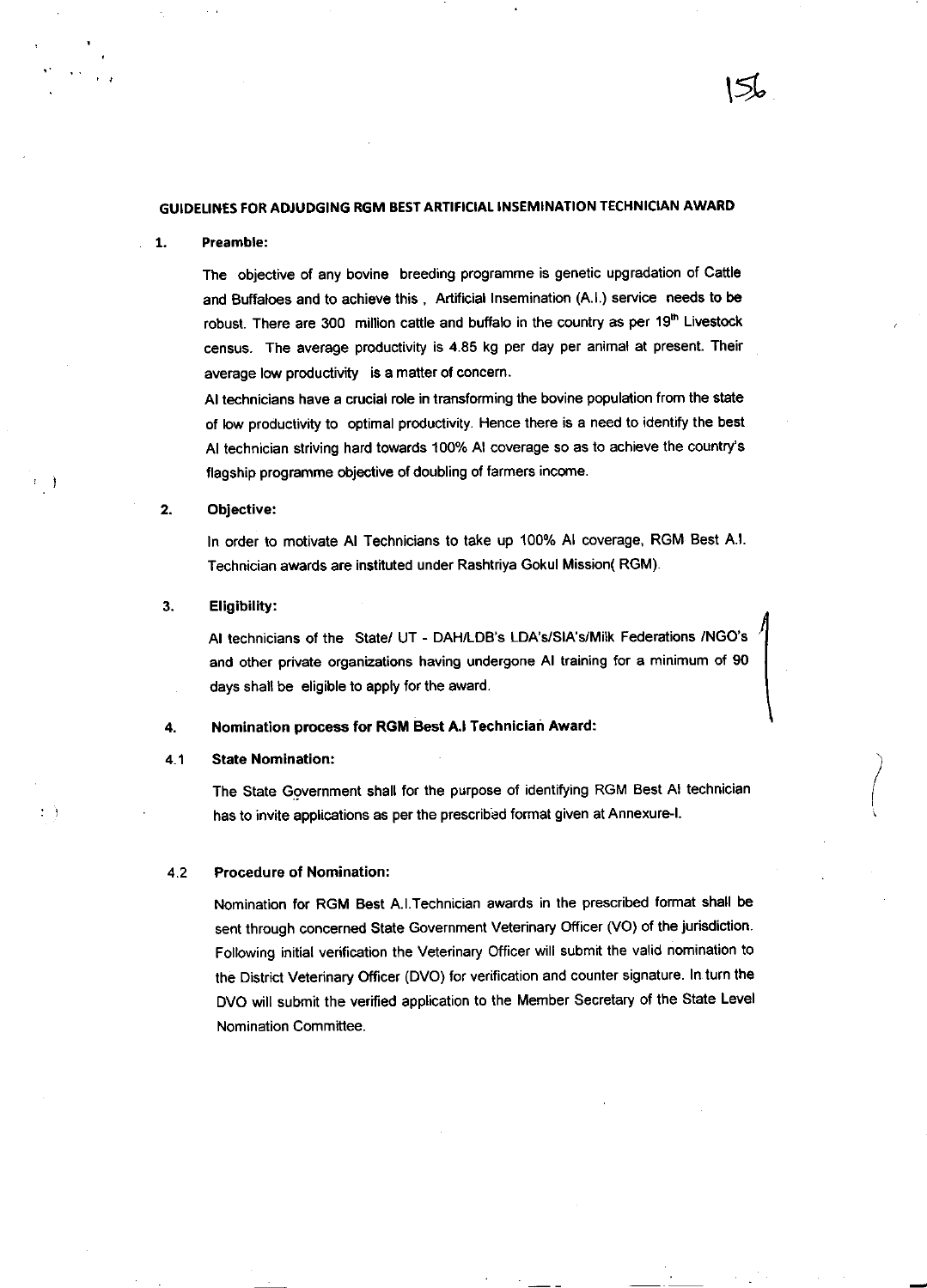#### 5. State Level Nomination Committee:

5.1 Each State shall constitute a nomination committee with the following<br>composition for recommending to RGM Best A.I. Technician awards:

 $\left\langle \cdot\right\rangle$ 

(i) Principal Secretary/Secretary, Dept.of Animal - Chairperson Husbandry of the State

| ω)    | Director, Animal Husbandry                         | -Member Secretary |
|-------|----------------------------------------------------|-------------------|
| (iii) | Managing Director, Milk Federation                 | - Member          |
| (iv)  | Representative<br>οf<br>the<br>State<br>Veterinary | - Member          |
|       | University/Veterinary College                      |                   |
| (v)   | Representative of DADF-CCBF/CHRS/CFSPTI            | - Member          |
| (vi)  | Representative of State Veterinary Council         | - Member          |

- (vii) Chief Executive Officer of LDB/LDA \_ Member
- 5.2 The above nomination commiflee shall evaluate the recommendalions submitted by all the DVOS of the State and assign the score as per the score card given at Annexure-ll for RGM Best A.l. Technician awards and prepare the final list of best three nominees for submission to DADF Gol.
- The decision of the State Nomination Committee for the nomination to RGM Best A.l. Technician awards will be final and is a binding to all the nominees. 5.3
- 5.4 The award ceremony will be held on during December 2017 at a place decided by the Department of Animat Husbandry, Dairying and Fisheries.

| S.No. | Period                     | <b>Activity</b>                                                                                 |
|-------|----------------------------|-------------------------------------------------------------------------------------------------|
|       | 20 <sup>th</sup> September | Invitation of nomination<br>(through vide publicity)                                            |
| 2     | 30 <sup>th</sup> September | Physical on spot verification by the VO                                                         |
| 3     | 10 <sup>th</sup> October   | Verification by DVO and submission of verified<br>nominations to the State Nomination Committee |
| 4     | 20 <sup>th</sup> October   | Meeting of the State Nomination Committee                                                       |

#### 6. Calendar for State level events:

÷.

 $\lambda$ 

 $\rightarrow$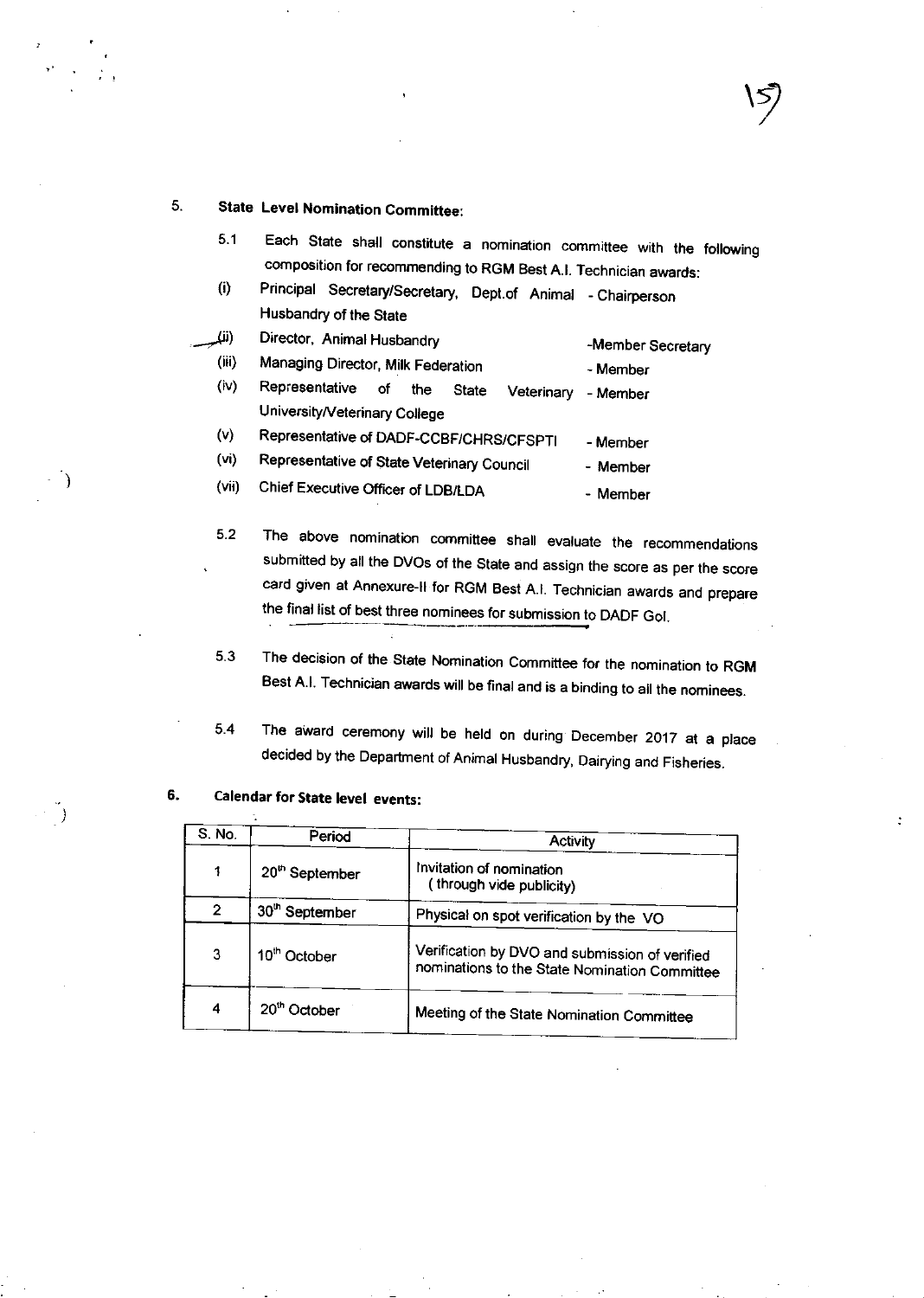The States after having finalized its recommendations will send the list of best three nominees for the RGM Best A.I. Technician award along with the details and the proceedings of the Nomination Committee to DADF by 20<sup>th</sup> October every vear. The DADF after having compiled the information of all the State nominees for the award will place it before the National Level Award Committee to the awards.

 $\approx$ 

#### 8. National Level Award Committee:

8.1 The National Level Award Committee shall consist of the following members for adjudging the award:

| (i)   | Secretary, ADF                       | - Chairperson     |
|-------|--------------------------------------|-------------------|
| (ii)  | <b>Animal Husbandry Commissioner</b> | - Member          |
| (iii) | DDG (AS)                             | -Member           |
| (iv)  | JS (Cⅅ)/LH/NLM                       | - Member          |
| (v)   | JC/DC/AC ( Cattle Division)          | -Member Secretary |

- 8.2 The above award committee will evaluate the details of the State nominees.
- 8.3 The decision of the award committee for the awards will be final and is <sup>a</sup> binding to all the States and nominees.

#### 9. General:

,)

9.1 There will be three RGM Best Al Technician awards respectively for five regions that is: i) Hill and North Eastern; ii) North; iii) South; iv) East and v) West.

The States covered under each region as follows.

| S.No                                       | <b>Region</b> | <b>States covered</b>                                                                                                                          |  |
|--------------------------------------------|---------------|------------------------------------------------------------------------------------------------------------------------------------------------|--|
| East                                       |               | Bihar, Chhattisgarh, Jharkhand, Odisha and<br><b>West Bengal</b>                                                                               |  |
| $\mathbf{2}$<br><b>Hill and North East</b> |               | Jammu & Kashmir, Uttrakhand, Himachal<br>Pradesh, Arunachal Pradesh,<br>Assam.<br>Meghalaya, Manipur, Mizoram, Nagaland,<br>Sikkim and Tripura |  |
| 3                                          | <b>North</b>  | Uttar Pradesh, Punjab and Haryana                                                                                                              |  |
| 4                                          | South         | Andhra Pradesh, Karnataka, Kerala, Tamil<br>Nadu and Telangana                                                                                 |  |
| 5                                          | West          | Rajasthan, Maharashtra<br>Guiarat.<br>and<br>Madhya Pradesh and Goa                                                                            |  |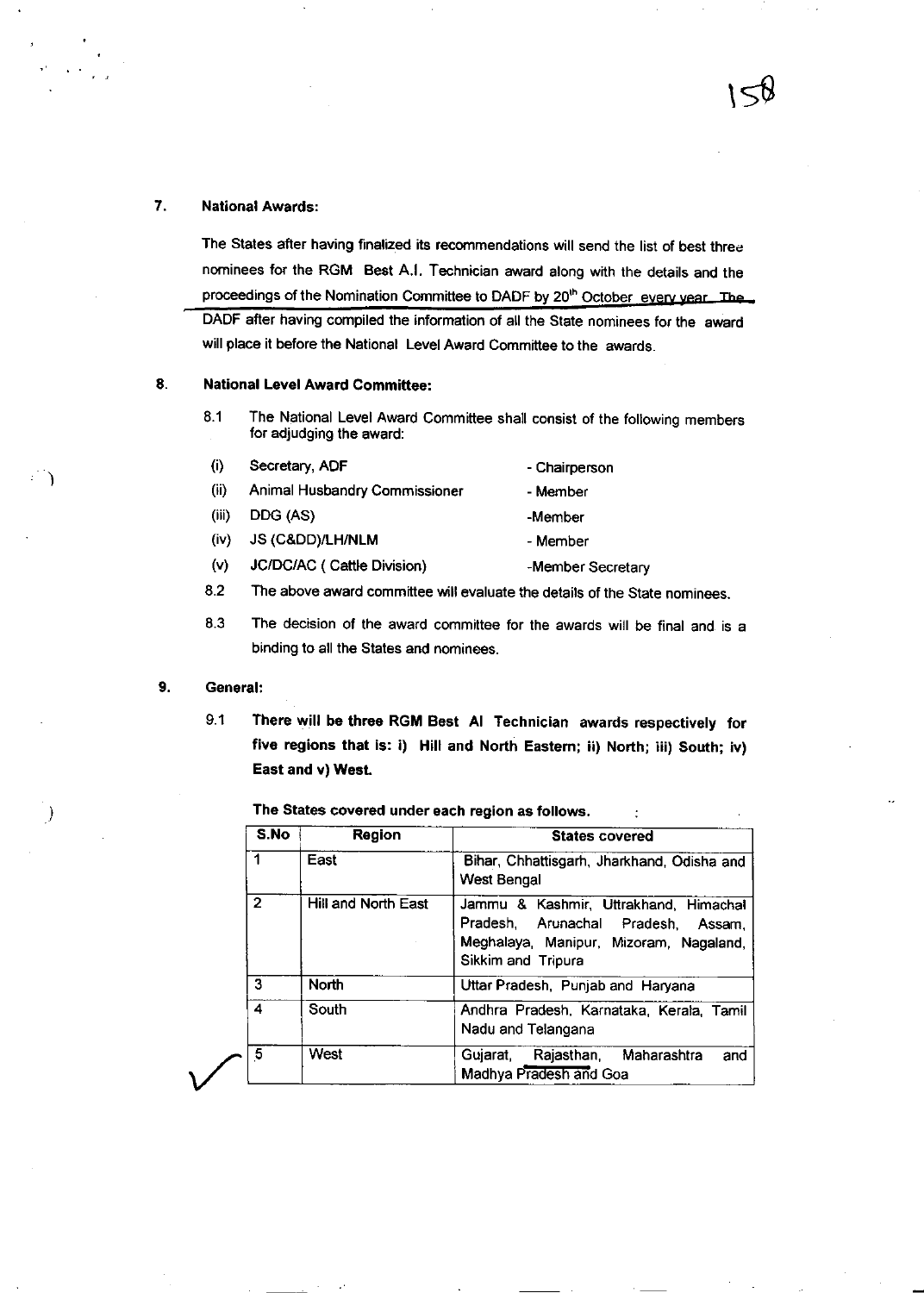- 
- Each award will consist of a Certificate of merit, a memento for 1<sup>st</sup>, 2<sup>nd</sup>  $9.2$ and 3<sup>rd</sup> positions.
- The successful awardees will be reimbursed the TA/DA restricted to second  $9.3$ AC fare.

#### 10. **Calendar for National Level events:**

 $\left( \begin{array}{c} \cdot \end{array} \right)$ 

| S.No.                    | Period                    | <b>Activity</b>                                            |  |
|--------------------------|---------------------------|------------------------------------------------------------|--|
| 30 <sup>th</sup> October |                           | Submission of State recommendations to DADF                |  |
| $\overline{2}$           | 10 <sup>th</sup> November | Meeting of the National<br>Level<br>Selection<br>Committee |  |
| 3                        | 15 <sup>th</sup> November | Intimation to the awardees by Gol                          |  |
| 4                        | December                  | Award Ceremony organized by Gol                            |  |

The award ceremony will be held during December 2017 at a place decided by the  $10.1$ Department of Animal Husbandry, Dairying and Fisheries.

ŀ,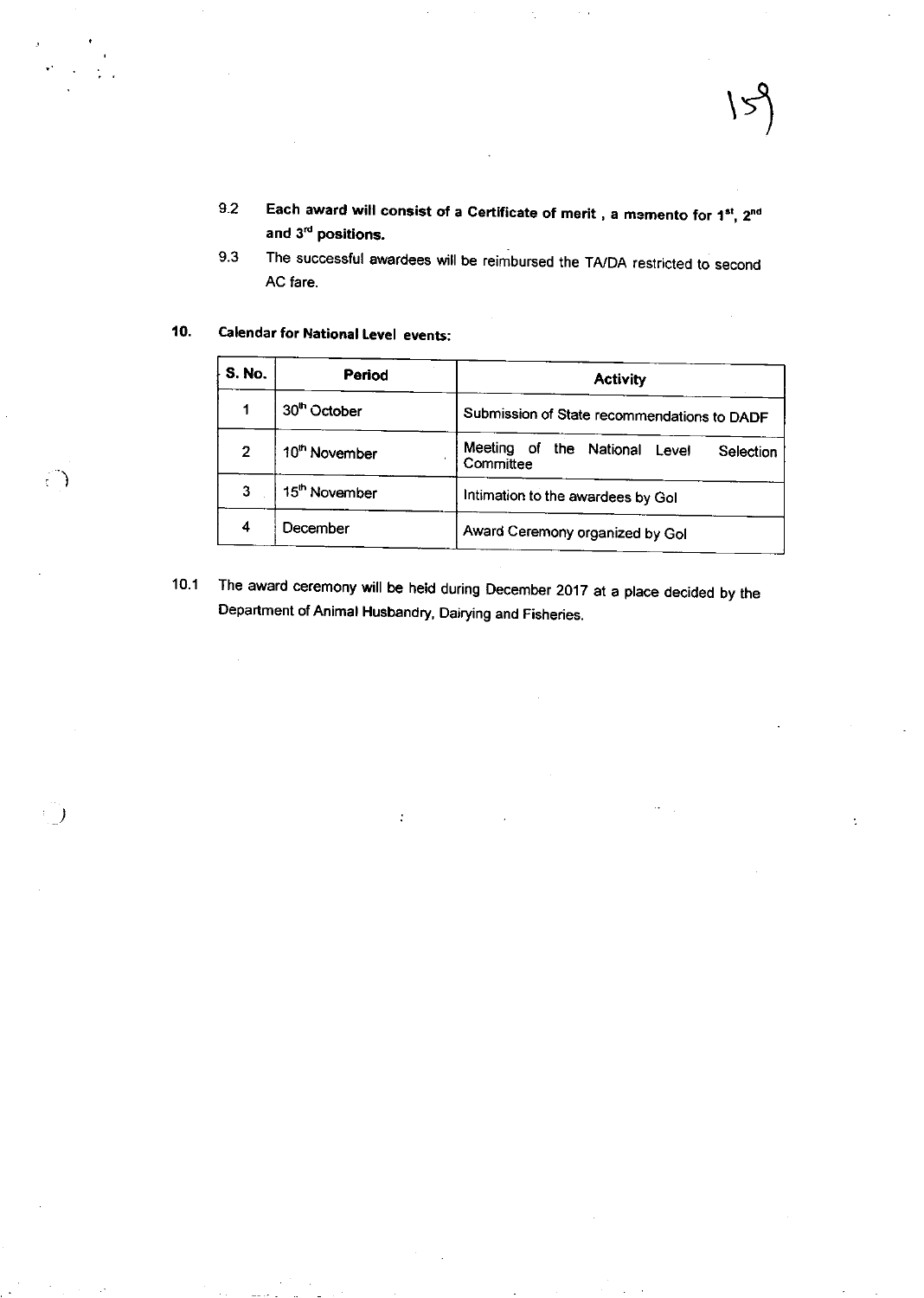### Annexure-I

### Format for Nomination for RGM Best Artificial Technician Award

**Through Veterinary officer** 

Part A

ं के

Al Technician's photo

Name of the AI technician:

Father's name:

Date of Birth:

Sex:

Place of work:

Duration of AI training undergone (Minimum of 90 days is mandatory)

Experience in AI delivery

Education: (Attested copy of Date of Birth, Educational Certificates to be enclosed)

Email id, Mobile No. /Landline No.

**Contact Address:** 

Signature of the applicant

Date: Place:

(Name in Block letters)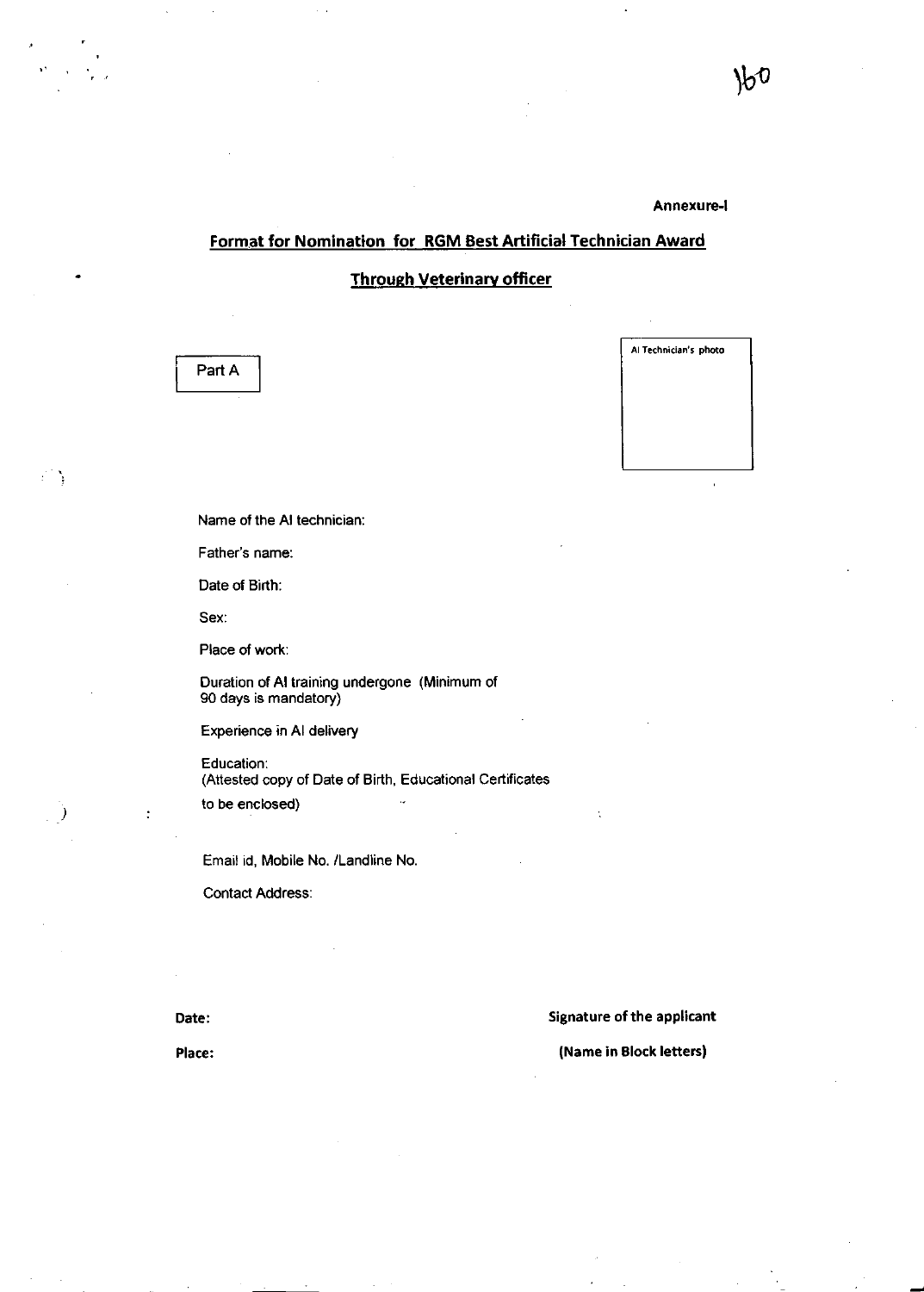Verification by the concerned Veterinary Officer of the area

Note: ln case if the Veterinarian himself is an applicant for the award, then it has to be verified by the concerned District Veterinary Officer (DVO).

| I, the undersigned certify that Mr/Ms                 |        | . Al |
|-------------------------------------------------------|--------|------|
| technician is working in my jurisdiction for the last | vears. |      |

÷.

Date:

λ

 $\rightarrow$ 

### Slgnature& Seal of theveterinary Officer/Dvo

Place:

(Name in Block letters)

 $\mathcal{V}$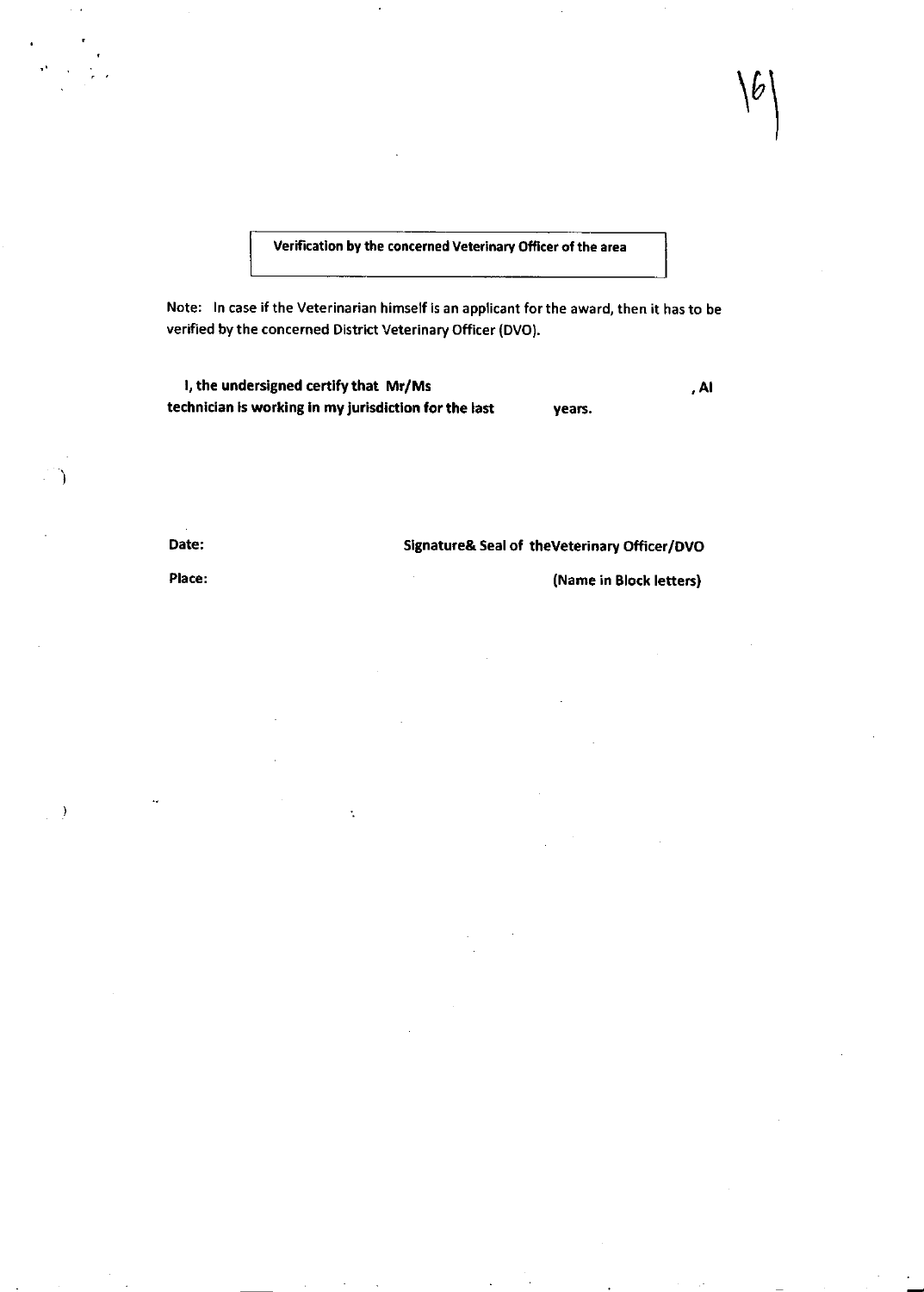$\mathcal{b}$ ,

## Part B -Al Service Information

## 1 Breedlng:

| S.No           | <b>Attributes</b>                                                      | <b>Details</b> |
|----------------|------------------------------------------------------------------------|----------------|
|                | No. of A.I. done in the preceding year                                 |                |
| $\overline{2}$ | No. of conception achieved out of AI done<br>during the preceding year |                |
| $\mathbf{3}$   | No.of calves born in the former year preceding<br>the previous year    |                |
|                | Record maintenance on breeding data                                    |                |
| 5              | Data updation on INAPH database                                        |                |

### 2. Extenslon

 $\Box$ 

 $\ddot{\phantom{1}}$ 

i

 $\ddot{\phantom{a}}$ 

## l. Al activlties

| S.No | <b>Attributes</b>                                                                                                                              | Details |
|------|------------------------------------------------------------------------------------------------------------------------------------------------|---------|
|      | Performance of activities in addition to A.1<br>First aid, Deworming, Vaccination,<br>Castration, Treatment)                                   |         |
| 2    | Motivating farmers towards better animal health<br>practices (Ration balancing, Fodder cultivation,<br>Azolla cultivation, Silage making etc.) |         |

## 3, Sanltary measures

| S.No | <b>Attributes</b>                                                                                                                                                                                                          | Details |
|------|----------------------------------------------------------------------------------------------------------------------------------------------------------------------------------------------------------------------------|---------|
|      | <b>Cleanliness followed during A.I</b><br>(Personal hygiene, Wearing protective gloves,<br>Plastic aprons, Protection of Insemination<br>device from contamination. Proper thawing<br>procedure, Sanitizing AI equipments) |         |

 $\sim 100$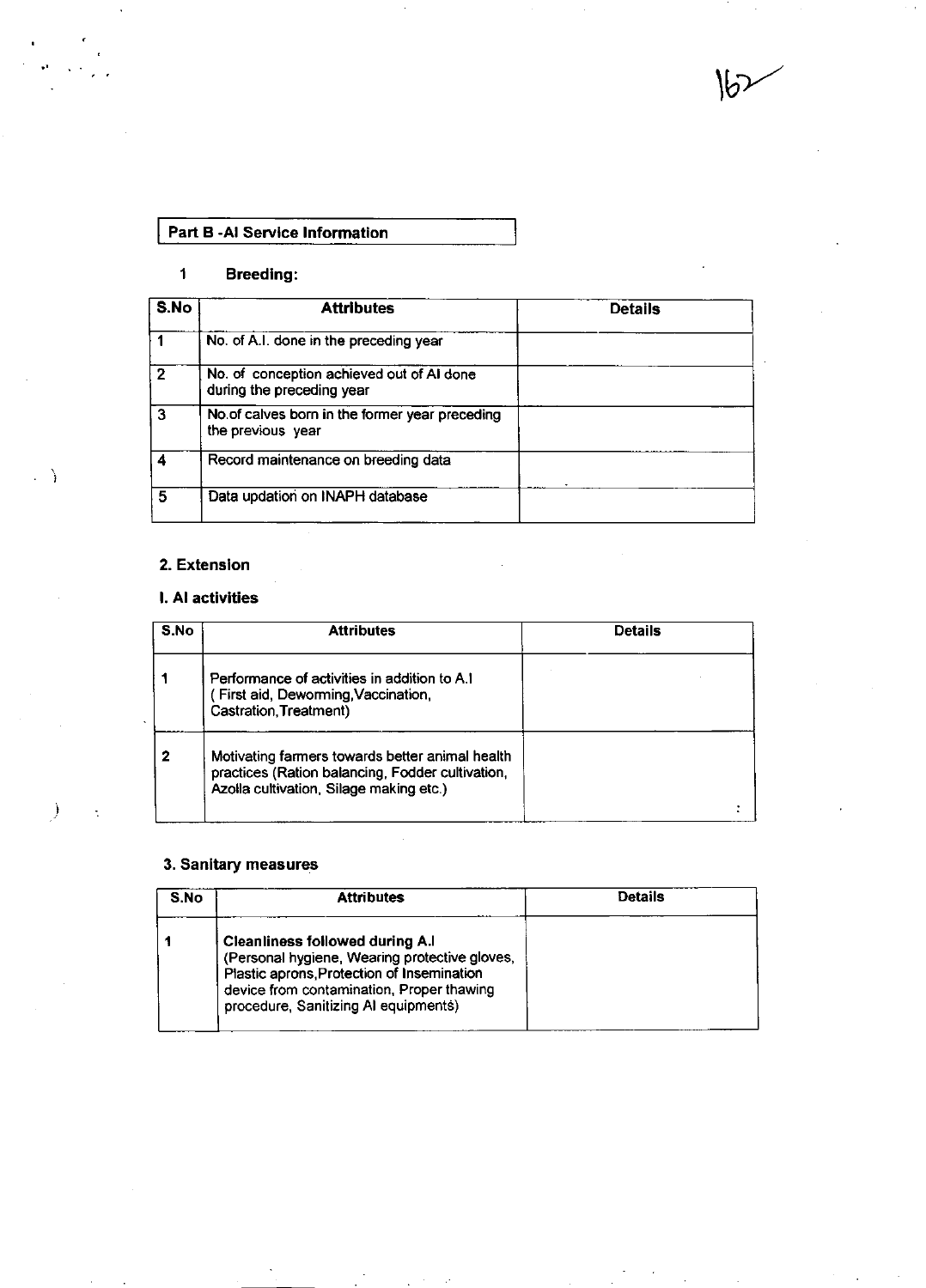### 4. Trainings

| S.No | <b>Attributes</b>                                 | <b>Details</b> |
|------|---------------------------------------------------|----------------|
|      | <b>Trainings undergone</b>                        |                |
|      | Basic training (Not applicable for Veterinarians) |                |
|      | Refresher training                                |                |
|      |                                                   |                |

Verification

Date:

 $\cdot$   $\rightarrow$ 

ı

Signature ot the Veterinary Officer

Place:

( Name & office seal)

Verification

Date: Date: Signature of the District Veterinary Officer in the Second State of the District Veterinary Officer

Place: (Name & office seal)

j

To

The Chief Executive ofricer,

State Livestock Development Agency/ LDB & Member Secretary State Nornination Committee for RGM Best Al Technician Award.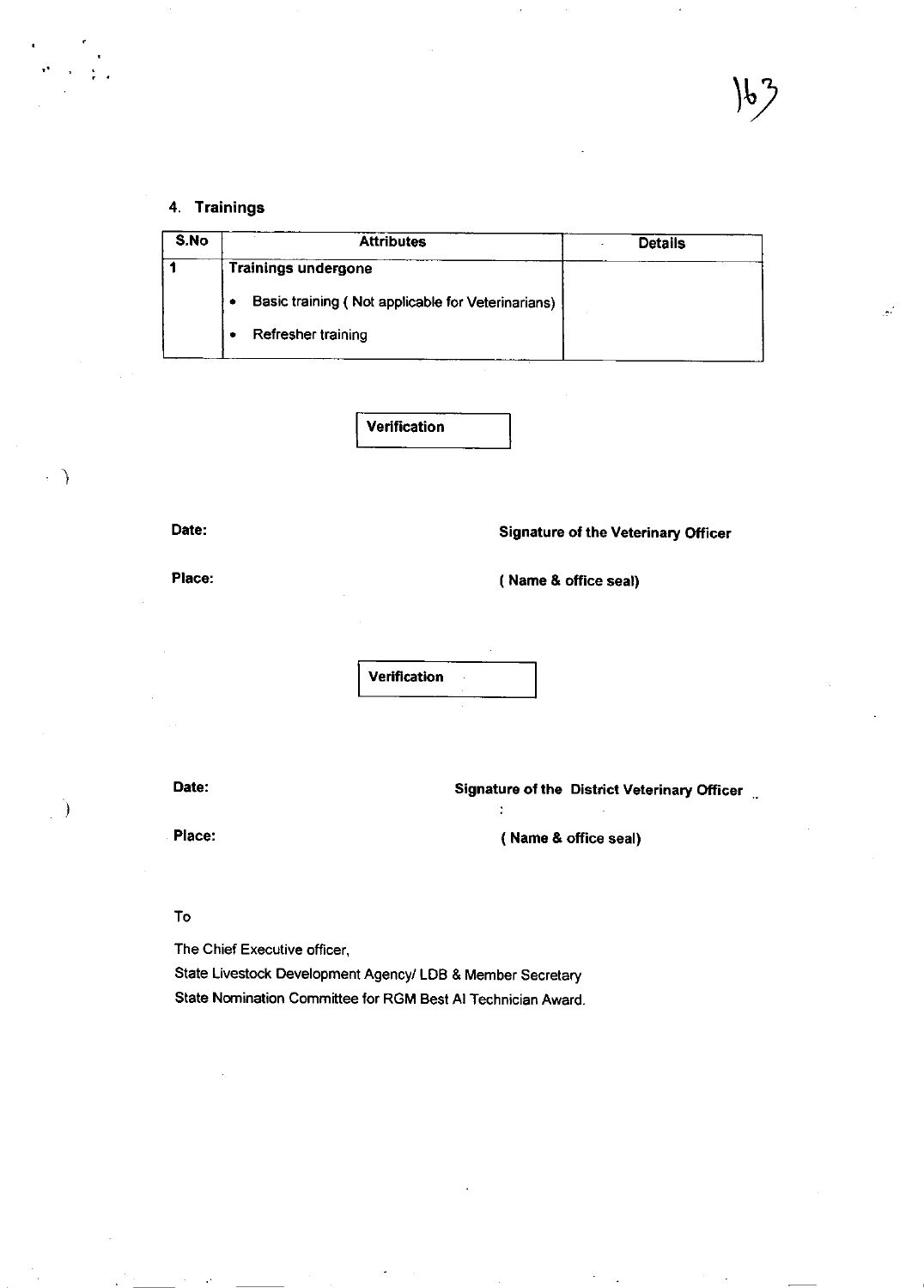### Annexure-ll

## Score card for State Nomination Committee to recommend Al Technicians for RGM Best A.l Technlclan Awards

AlTachnician's photo

Name of the AI technician:

Father's name:

Date of Birth:

Sex:

 $\mathcal{L}$ 

l:

Place of work:

Duration of AI training undergone (Minimum of 90 days is mandatory)

Experience in AI delivery

Education: Email id, Mobile No, /tandllne No,

Contact Address:

 $\ddot{\cdot}$ Al service lnformation

1. Breeding ( Maximum marks  $-75$ ) :

| S.<br><b>No</b> | <b>Attributes</b>                                                         | Criteria and Pro- rata marking  | <b>Marks secured</b> |
|-----------------|---------------------------------------------------------------------------|---------------------------------|----------------------|
|                 | No. of A.I. done in the preceding<br>year                                 | For every A.I done- 0.015 marks |                      |
| 2               | No. of conception achieved out<br>of AI done during the preceding<br>year | Every conception - 0.0125 marks |                      |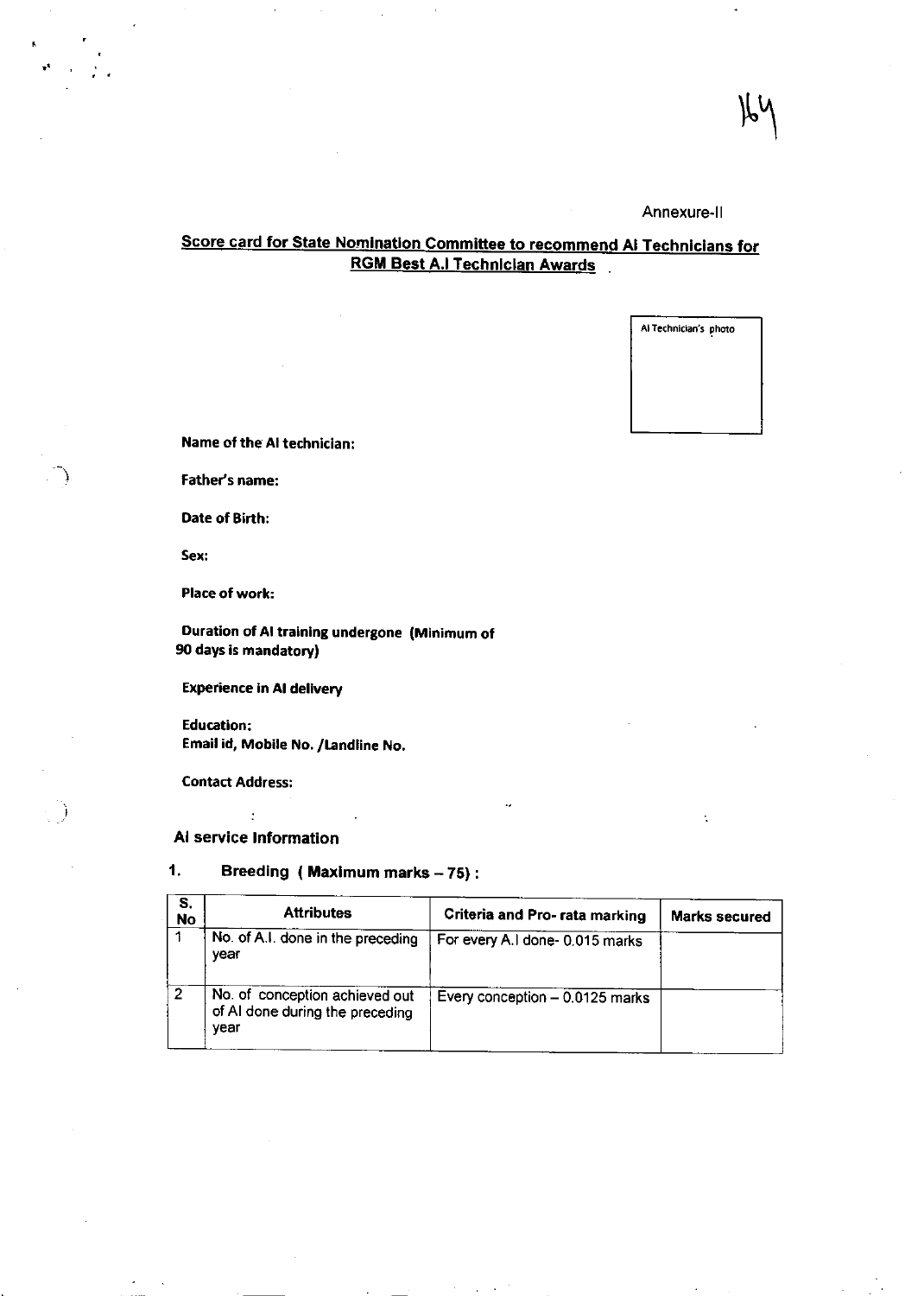| 3  | No. of calves born in the former<br>year preceding the previous<br>vear | Each calf born-0.0143 marks                                                                                   |  |
|----|-------------------------------------------------------------------------|---------------------------------------------------------------------------------------------------------------|--|
| 4  | Record maintenance on<br>breeding data                                  | $A_i - 2$ marks<br>Pregnancy diagnosis- 2 marks<br>Calving register -2 marks<br>Semen stock register- 2 marks |  |
| 5. | Data updation on INAPH<br>database                                      | $LN2$ stock register $-2$ marks<br>0.0075 marks per data entry                                                |  |

 $\cdot$ 

### 2. Extenslon

 $\overline{a}$ 

 $\overline{1}$ 

 $\sim$   $\star$ 

 $\overline{f}^{\prime\prime}$  ,

 $\ddot{\phantom{0}}$ 

 $\left(\frac{1}{2}\right)$ 

## l. Al activitles (Max.marks- 15 marks)

| S.<br><b>No</b> | <b>Attributes</b>                 | Criteria and Pro- rata marking                                                               | <b>Marks</b><br>secured |
|-----------------|-----------------------------------|----------------------------------------------------------------------------------------------|-------------------------|
| 1               | Performance of activities in      | First aid -- 1 mark<br>$\bullet$                                                             |                         |
|                 | addition to A.I                   | Deworming - 1 mark                                                                           |                         |
|                 |                                   | Vaccination $-1$ mark                                                                        |                         |
|                 |                                   | Castration- 1 mark                                                                           |                         |
|                 |                                   | Treatment -1 mark                                                                            |                         |
|                 |                                   | (Note- Activity to be verified with<br>appropriate documents<br>maintained at the AI centre) |                         |
| $\mathbf{2}$    | <b>Motivating farmers towards</b> | Ration balancing-1mark                                                                       |                         |
|                 | better animal health practices    | Fodder cultivation- 1 mark                                                                   |                         |
|                 |                                   | Azolla cultivation -1 mark                                                                   |                         |
|                 |                                   | Silage making- 1 mark                                                                        |                         |
|                 |                                   | Use of Chaff cutter- 1 mark                                                                  |                         |
|                 |                                   | Bio gas plant- 1 mark                                                                        |                         |
|                 |                                   | Development of Indigenous                                                                    |                         |
|                 |                                   | breeds - 1 mark                                                                              |                         |

 $\frac{1}{\sqrt{2}}$ 

 $\ddot{\phantom{0}}$ 

 $\mathcal{A}$ 

**Contract Contract**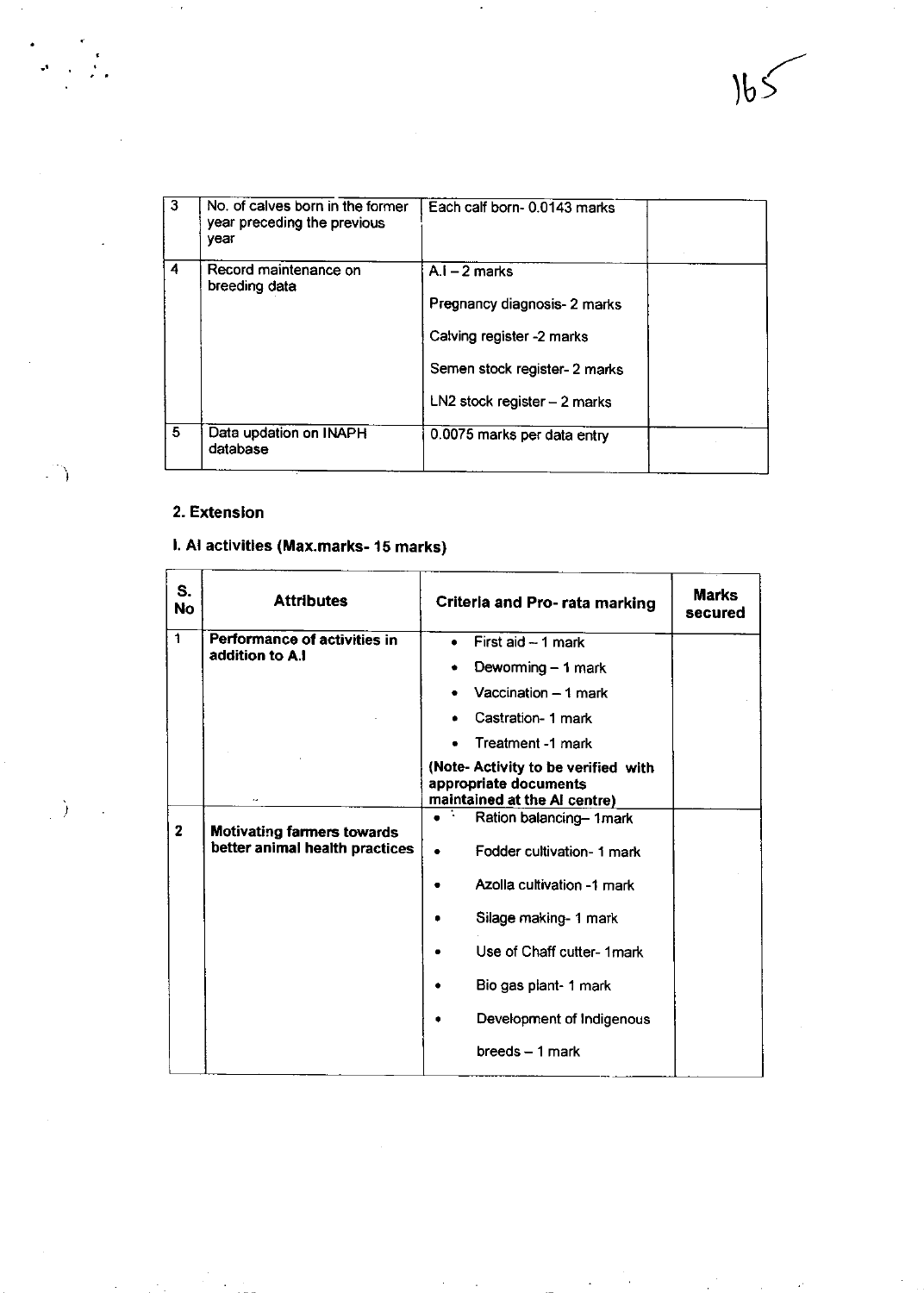$\ddot{\cdot}$ 

|                         |     |                                            | Detection of heat - 1mark<br>٠        |
|-------------------------|-----|--------------------------------------------|---------------------------------------|
|                         |     |                                            | Vaccination- 1 mark                   |
|                         |     |                                            | Housing-1mark<br>۰                    |
|                         |     |                                            |                                       |
| $\overline{\mathbf{3}}$ | I.  | Participation in<br><b>Field extension</b> | Milk yield competitions- 1mark<br>٠   |
|                         |     | programmes                                 | Calf rally- 1mark<br>٠                |
|                         |     |                                            | Mela-1mark<br>٠                       |
|                         |     |                                            | Vichargoshti- 1 mark<br>۰             |
|                         |     |                                            | Fertlity camps- 1mark<br>٠            |
|                         |     |                                            | Vaccination camps- 1mark<br>٠         |
|                         |     |                                            | Gram Panchayat meetings-<br>٠         |
|                         |     |                                            | 1 <sub>mark</sub>                     |
|                         |     |                                            | Insurance-1mark<br>٠                  |
|                         |     |                                            | Self help group formation- 1mark<br>۰ |
|                         |     |                                            | Awareness camps- 1mark                |
|                         |     |                                            |                                       |
|                         | IJ. | Literary extension<br>activities           | Pamphlets- 1mark                      |
|                         |     |                                            | Leaflets-1mark                        |
|                         |     |                                            | Folders-1mark                         |
|                         |     |                                            | Breeding calendars- 1 mark            |
|                         |     |                                            | Wall writing- 1 mark                  |
|                         |     |                                            | Wall paintings- 1mark                 |
|                         |     |                                            | Posters-1mark                         |
|                         |     |                                            | Handouts-1mark                        |
|                         |     |                                            | Charts-1mark                          |
|                         |     |                                            | Circulars-1mark                       |
|                         |     |                                            |                                       |

 $\bar{\gamma}$ 

 $\bigcup$ 

 $\label{eq:2} \begin{array}{ll} \mathbf{a} & \mathbf{a} \\ \mathbf{b} & \mathbf{a} \\ \mathbf{c} & \mathbf{a} \end{array}$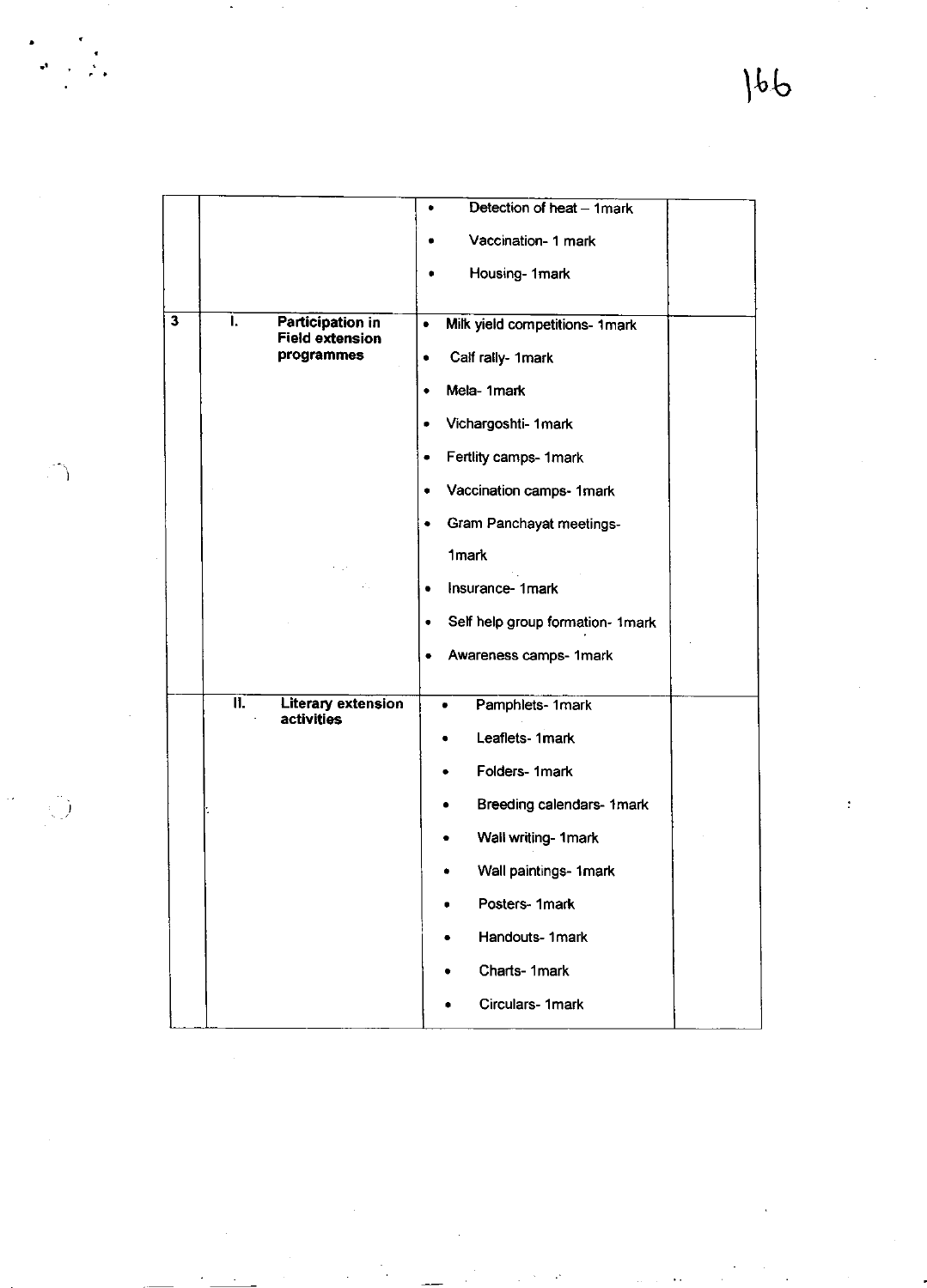$\mathbb{Z}^2$ 

# 3. Sanitary measures( Max.marks-S ):

 $\begin{array}{cc} \mathbf{z} & \mathbf{y} \\ \mathbf{w} & \mathbf{y} \\ \mathbf{z} & \mathbf{y} \end{array}$ 

 $\overline{\mathcal{L}}$ 

| S.<br>No | <b>Attributes</b>                         | Criteria and Pro- rata marking                                                                  | <b>Marks</b><br>secured |
|----------|-------------------------------------------|-------------------------------------------------------------------------------------------------|-------------------------|
| 1        | <b>Cleanliness followed</b><br>during A.I | Personal hygiene- 1mark<br>Wearing protective gloves, Plastic<br>aprons, Gum boots etc. - 1mark |                         |
|          |                                           | Protection of Insemination device<br>from contamination- 1mark                                  |                         |
|          |                                           | Proper thawing procedure- 1mark                                                                 |                         |
|          |                                           | Sanitizing AI equipments- 1mark                                                                 |                         |

# 4. Trainings( Max. marks- 5 marks)

| S.<br>No | <b>Attributes</b>                                             | Criteria and Pro- rata marking                                                                                                                                                                                                                                                                                                       | <b>Marks</b><br>secured |
|----------|---------------------------------------------------------------|--------------------------------------------------------------------------------------------------------------------------------------------------------------------------------------------------------------------------------------------------------------------------------------------------------------------------------------|-------------------------|
| 1        | <b>Trainings undergone</b><br>Al technicians<br>Veterinarians | AIT's other than Veterinarians<br>Basic training- 3 marks<br>(Not applicable for Veterinarians)<br>Refresher trainings attended in the<br>٠<br>last 2 years- (1 mark for every<br>training, max -2 marks)<br>Veterinarians<br>Refresher training attended in the<br>٠<br>last 2 years- (2 marks for every<br>training, max -5 marks) |                         |

1. Final Score: /100

2. Recommended/not recommended

3. Reasons if any :